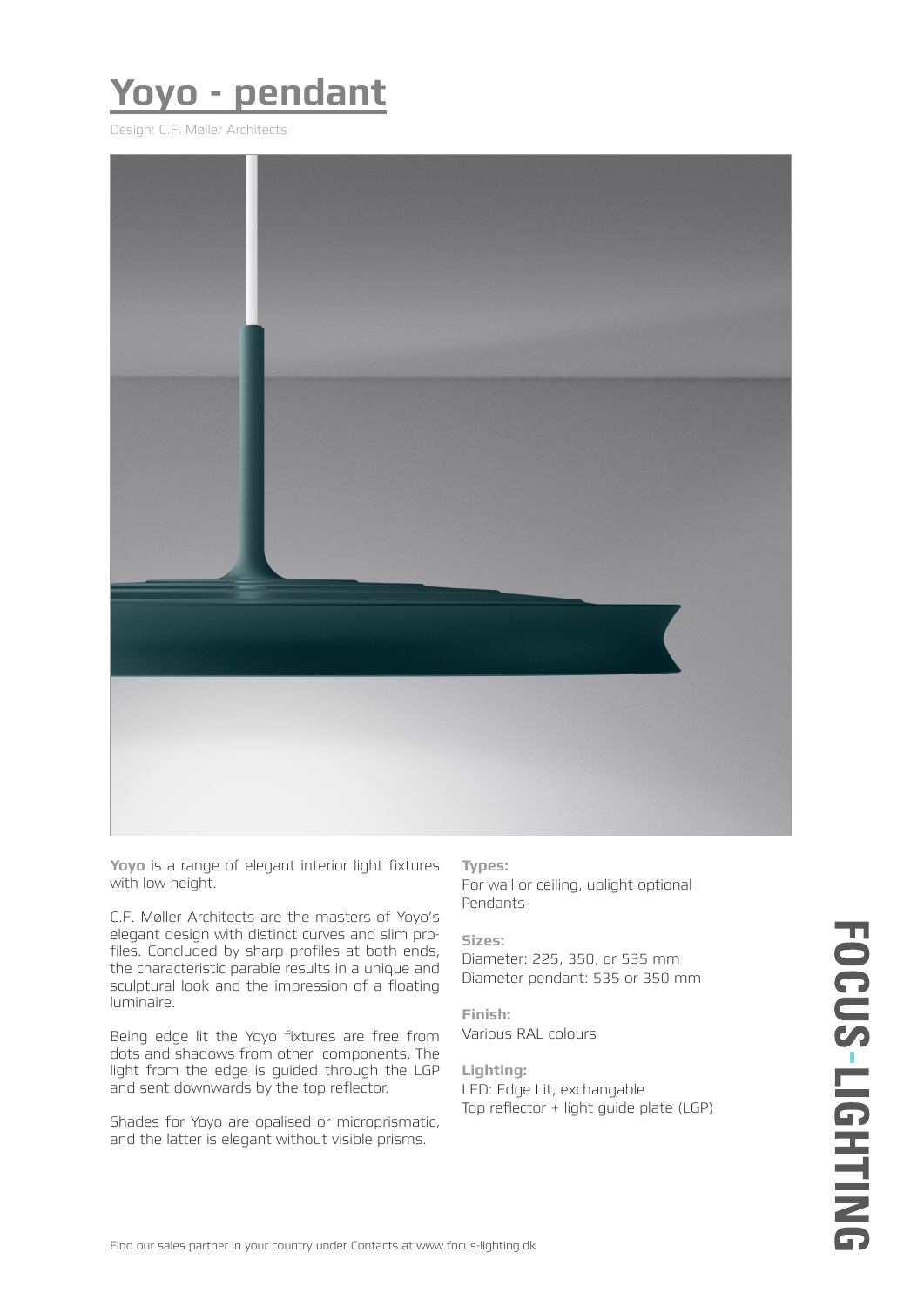# **Yoyo 535 - pendant**

Design: C.F. Møller Architects



### **Luminaire specification:**

| Material <sup>.</sup> | Cast aluminium                                                                                                                     |
|-----------------------|------------------------------------------------------------------------------------------------------------------------------------|
| Colour, G20:          | white RAL9010, black RAL9005,<br>alu-grey RAL9006, yellow RAL1032,<br>orange RAL2003, blue-green<br>RAL6004, squirrel grey RAL7000 |
| Shade:                | Acrylate (PMMA), opalised or                                                                                                       |
|                       | micro prismatic                                                                                                                    |
| l ead <sup>.</sup>    | 3 m white or black PKA I                                                                                                           |
| Classification:       | IP20, class I                                                                                                                      |
| Weight:               | 4.2 kg                                                                                                                             |
| Lamp type:            | LED, exchangable                                                                                                                   |
|                       |                                                                                                                                    |



| <b>LED and driver specification:</b> |                                                |  |  |  |  |
|--------------------------------------|------------------------------------------------|--|--|--|--|
| I FD:                                | Edge Lit                                       |  |  |  |  |
| Total consumption: 26-36 W           |                                                |  |  |  |  |
|                                      | Operational life: min 50,000 hours at ta 25°C  |  |  |  |  |
|                                      | I ROB10                                        |  |  |  |  |
|                                      | Colour temperature: 2700, 3000, or 4000 Kelvin |  |  |  |  |
| Energy eff. class:                   | 2700 K: F                                      |  |  |  |  |
|                                      | $3000$ and $4000$ K: F                         |  |  |  |  |
| Colour rendering:                    | min 90 Ra                                      |  |  |  |  |
| Colour accuracy:                     | 3 Steps SDCM                                   |  |  |  |  |
|                                      |                                                |  |  |  |  |
| Driver:                              | 500-700 mA,                                    |  |  |  |  |
| Operational life:                    | option for dimmable driver<br>100,000 hours    |  |  |  |  |

### **Product codes:**

| YOYO 535 - pendant |                                                                                                  |                        |              |                       |                           |                 |                        |            |  |
|--------------------|--------------------------------------------------------------------------------------------------|------------------------|--------------|-----------------------|---------------------------|-----------------|------------------------|------------|--|
| Item No.           | Select colour, colour temperature, etc. in the table below.<br>Lamp type                         |                        |              |                       |                           |                 |                        |            |  |
| 1850-              |                                                                                                  | 26 W LED, 500 mA       |              |                       |                           |                 |                        |            |  |
| $1851 -$           |                                                                                                  | 36 W LED, 700 mA       |              |                       |                           |                 |                        |            |  |
|                    |                                                                                                  |                        |              |                       |                           |                 |                        |            |  |
| Combine with:      | Colour                                                                                           |                        | <b>Shade</b> |                       | <b>Colour temperature</b> |                 | <b>Dimming/Control</b> |            |  |
|                    |                                                                                                  | white RAL 9010         |              | empty   PMMA opalised | 927                       | 2700 K, 90 Ra   | empty                  | no dimmina |  |
|                    |                                                                                                  | black RAL 9005         | M            | PMMA micro prismatic  | 930                       | 3000 K, 90 Ra   | D                      | Dali-2     |  |
|                    | 19                                                                                               | alu-grey RAL 9006      |              |                       | 940                       | 4000 K, 90 Ra   |                        |            |  |
|                    | 102                                                                                              | vellow RAL 1032        |              |                       | 9WD*                      | TW, Dali, 90 Ra |                        |            |  |
|                    | 103                                                                                              | orange RAL 2003        |              |                       | *) longer lead times      |                 | <b>Colour of lead</b>  |            |  |
|                    | 104                                                                                              | blue-areen RAL 6004    |              |                       |                           |                 | empty                  | white      |  |
|                    | 105                                                                                              | squirrel arev RAL 7000 |              |                       |                           |                 |                        | black      |  |
|                    |                                                                                                  |                        |              |                       |                           |                 |                        |            |  |
| Example Item No.:  | 1851-19M930D = Yoyo 535 pendant, 36 W, alu-grey, prismatic shade, 3000 K 90 Ra, Dali, white lead |                        |              |                       |                           |                 |                        |            |  |